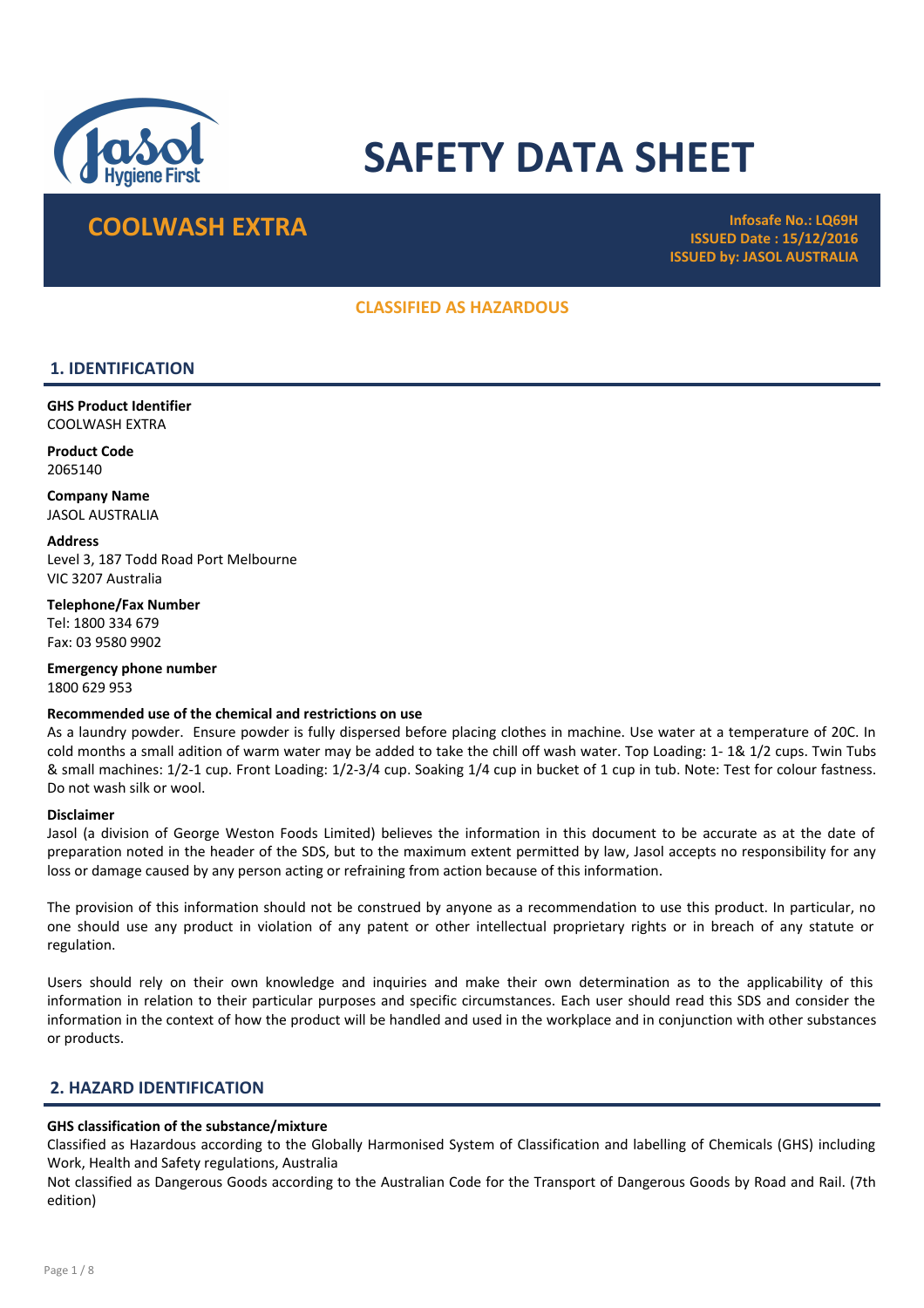Acute Toxicity - Oral: Category 4 Eye Damage/Irritation: Category 1 Sensitization - Respiratory: Category 1 Sensitization - Skin: Category 1 STOT Single Exposure: Category 3 (respiratory tract irritation)

## Signal Word (s) DANGER

## Hazard Statement (s)

H302 Harmful if swallowed. H317 May cause an allergic skin reaction. H318 Causes serious eye damage. H334 May cause allergy or asthma symptoms or breathing difficulties if inhaled. H335 May cause respiratory irritation.

## Pictogram (s)

Corrosion,Exclamation mark,Health hazard



## Precautionary statement – Prevention

P261 Avoid breathing dust/fume/gas/mist/vapours/spray.

P264 Wash contaminated skin thoroughly after handling.

P270 Do not eat, drink or smoke when using this product.

P271 Use only outdoors or in a well-ventilated area.

P272 Contaminated work clothing should not be allowed out of the workplace.

P280 Wear protective gloves/protective clothing/eye protection/face protection.

P285 In case of inadequate ventilation wear respiratory protection.

## Precautionary statement – Response

P301+P312 IF SWALLOWED: Call a POISON CENTER or doctor/physician if you feel unwell.

P302+P352 IF ON SKIN: Wash with plenty of soap and water.

P304+P340 IF INHALED: Remove victim to fresh air and keep at rest in a position comfortable for breathing.

P305+P351+P338 IF IN EYES: Rinse cautiously with water for several minutes. Remove contact lenses, if present and easy to do. Continue rinsing.

P310 Immediately call a POISON CENTER or doctor/physician.

P330 Rinse mouth.

P333+P313 If skin irritation or rash occurs: Get medical advice/attention.

P342+P311 If experiencing respiratory symptoms: Call a POISON CENTER or doctor/physician.

P363 Wash contaminated clothing before reuse.

## Precautionary statement – Storage

P403+P233 Store in a well-ventilated place. Keep container tightly closed. P405 Store locked up.

## Precautionary statement – Disposal

P501 Dispose of contents/container to an approved waste disposal plant.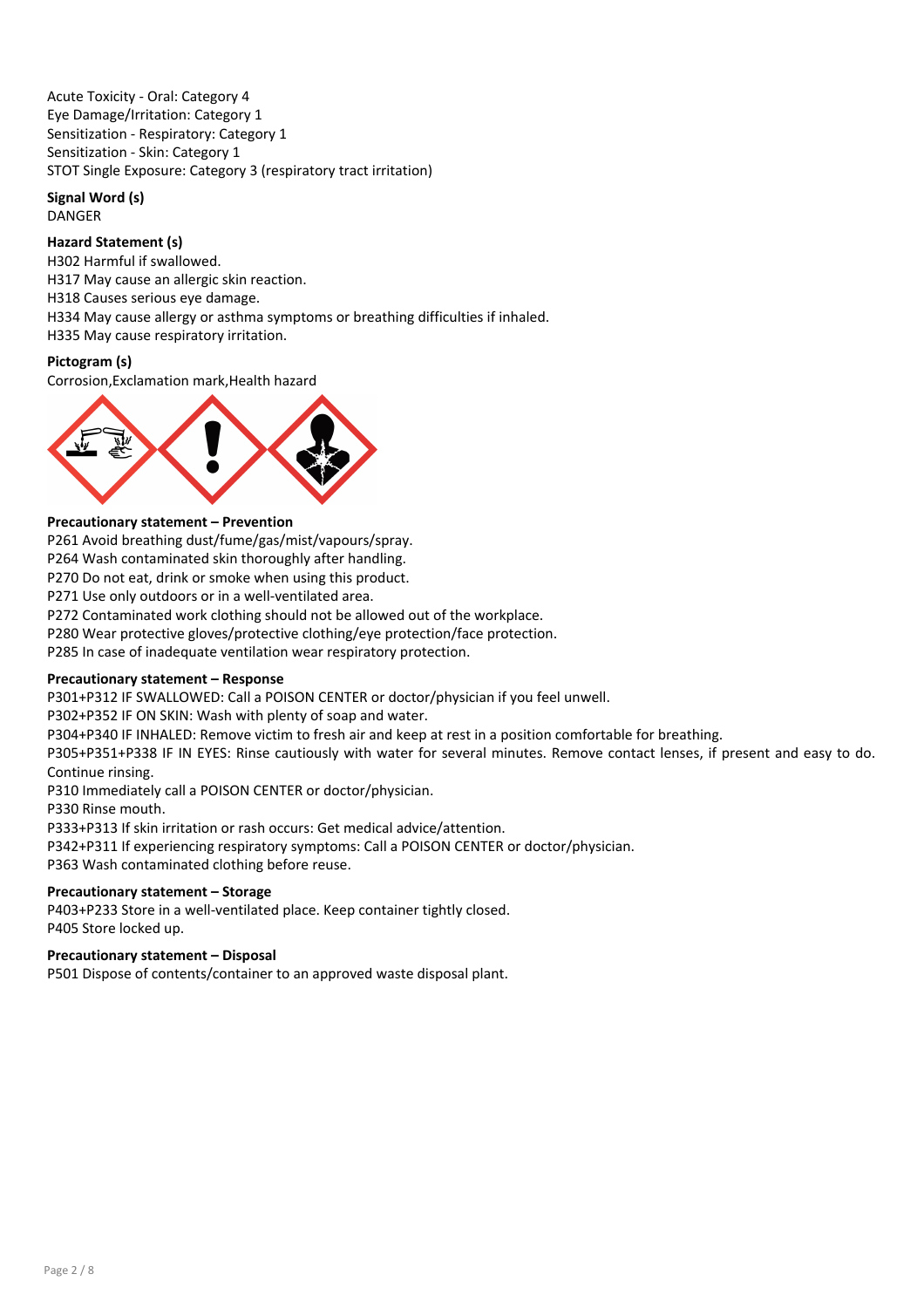## 3. COMPOSITION/INFORMATION ON INGREDIENTS

## Ingredients

| $11151$ cores to                                                      |            |                   |
|-----------------------------------------------------------------------|------------|-------------------|
| <b>Name</b>                                                           | <b>CAS</b> | <b>Proportion</b> |
| Sodium carbonate                                                      | 497-19-8   | $30 - 60%$        |
| Sodium percarbonate                                                   | 15630-89-4 | $20 - 35%$        |
| (C10-16)alkyl benzene sulphonic acid, sodium salt                     | 68081-81-2 | $6 - 10%$         |
| Poly (oxy-1,2-ethanediyl), alpha-tridecyl-omega-hydroxy-,<br>branched | 69011-36-5 | $>3 - 5%$         |
| Ingredients determined not to be hazardous                            |            | <b>Balance</b>    |

## 4. FIRST-AID MEASURES

## Inhalation

If inhaled, remove affected person from contaminated area and keep at rest in a position comfortable for breathing. Seek medical attention. Apply artificial respiration if NOT breathing and immediately seek medical attention.

## Ingestion

Do NOT induce vomiting. Wash/rinse out mouth thoroughly with water. Seek immediate medical attention.

## Skin

If on skin (or hair) remove/take off all contaminated clothing immediately. Wash/rinse skin gently and thoroughly with water/ shower and non-abrasive soap for 15 minutes after handling. Contaminated work clothing should not be allowed out of the workplace. Ensure contaminated clothing is washed before re-use or discard. Seek immediate medical attention. If skin irritation or rash occurs please advise medical physician.

#### Eye contact

If in eyes, hold eyelids apart and flush the eyes continuously with running water. Remove contact lenses, if present and easy to do. Continue flushing until advised to stop by the Poisons Information Centre or a doctor, or for at least 15 minutes. Seek immediate medical attention.

#### First Aid Facilities

Eyewash, safety shower and normal washroom facilities.

#### Advice to Doctor

Treat symptomatically.

## Other Information

For advice in an emergency, contact a Poisons Information Centre (Phone Australia 131 126) or a doctor at once.

## 5. FIRE-FIGHTING MEASURES

## Suitable Extinguishing Media

Use appropriate fire extinguisher for surrounding environment.

## Hazards from Combustion Products

Water vapour, carbon dioxide, oxides of nitrogen and sulphur.

#### Specific Hazards Arising From The Chemical

This product is non combustible. Mild oxidiser. May react vigorously with acids, generating carbon dioxide, a simple asphyxiant.

## Decomposition Temperature

Not available

## Precautions in connection with Fire

Fire fighters should wear full protective clothing and self-contained breathing apparatus (SCBA) operated in positive pressure mode. Fight fire from safe location.

## 6. ACCIDENTAL RELEASE MEASURES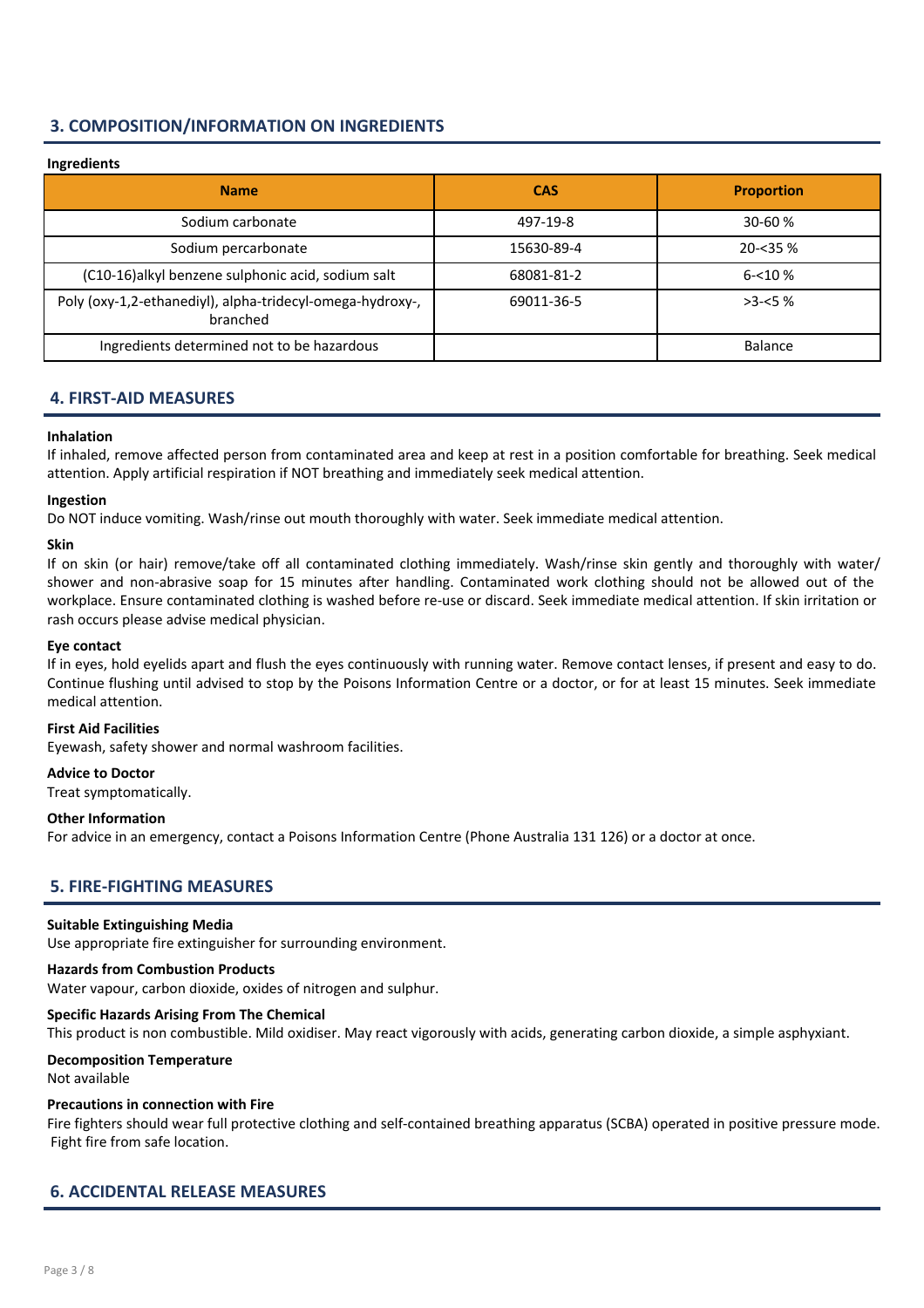## Emergency Procedures

Increase ventilation. Evacuate all unprotected personnel. Wear sufficient respiratory protection and full protective clothing to prevent exposure. Sweep up material avoiding dust generation or dampen spilled material with water to avoid airborne dust, then transfer material to a suitable container. Wash surfaces well with soap and water. Seal all wastes in labelled containers for subsequent recycling or disposal. Dispose of waste according to the applicable local and national regulations. If contamination of sewers or waterways occurs inform the local water and waste management authorities in accordance with local regulations.

Spillages will be slippery when wet. Wash site of spillage thoroughly with water.

## 7. HANDLING AND STORAGE

#### Precautions for Safe Handling

Avoid inhalation of dust, and skin or eye contact. Use only in a well ventilated area. Keep containers sealed when not in use. Prevent the build up of dust in the work atmosphere. Maintain high standards of personal hygiene i.e. Washing hands prior to eating, drinking, smoking or using toilet facilities.

#### Conditions for safe storage, including any incompatibilities

Store in a cool, dry, well-ventilated area, out of direct sunlight and moisture. Store in suitable, labelled containers. Keep containers tightly closed. Store away from incompatible materials. Ensure that storage conditions comply with applicable local and national regulations.

## 8. EXPOSURE CONTROLS/PERSONAL PROTECTION

#### Occupational exposure limit values

No exposure standards have been established for the mixture. However, over-exposure to some chemicals may result in enhancement of pre-existing adverse medical conditions and/or allergic reactions and should be kept to the least possible levels.

#### Biological Limit Values

No biological limits allocated.

#### Appropriate Engineering Controls

This substance is hazardous and should be used with a local exhaust ventilation system, drawing solid/dust away from workers' breathing zone. If the engineering controls are not sufficient to maintain concentrations of particulates below the exposure standards, suitable respiratory protection must be worn.

#### Respiratory Protection

If engineering controls are not effective in controlling airborne exposure then an approved respirator with a replaceable dust/ particulate filter should be used. Refer to relevant regulations for further information concerning respiratory protective requirements.

Reference should be made to Australian Standards AS/NZS 1715, Selection, Use and Maintenance of Respiratory Protective Devices; and AS/NZS 1716, Respiratory Protective Devices, in order to make any necessary changes for individual

#### Eye Protection

Safety glasses with full face shield should be used. Eye protection devices should conform to relevant regulations.

Eye protection should conform with Australian/New Zealand Standard AS/NZS 1337 - Eye Protectors for Industrial Applications.

#### Hand Protection

Wear gloves of impervious material. Final choice of appropriate gloves will vary according to individual circumstances. i.e. methods of handling or according to risk assessments undertaken. Occupational protective gloves should conform to relevant regulations.

Reference should be made to AS/NZS 2161.1: Occupational protective gloves - Selection, use and maintenance.

#### Body Protection

Suitable protective workwear, e.g. cotton overalls buttoned at neck and wrist is recommended. Chemical resistant apron is recommended where large quantities are handled.

## Other Information

No exposure standards have been established for this material, however, the TWA exposure standards for dust not otherwise specified is 10 mg/m<sup>3</sup>. As with all chemicals, exposure should be kept to the lowest possible levels. TWA (Time Weighted Average): The average airborne concentration of a particular substance when calculated over a normal eight-hour working day, for a five-day week. Source: Safe Work Australia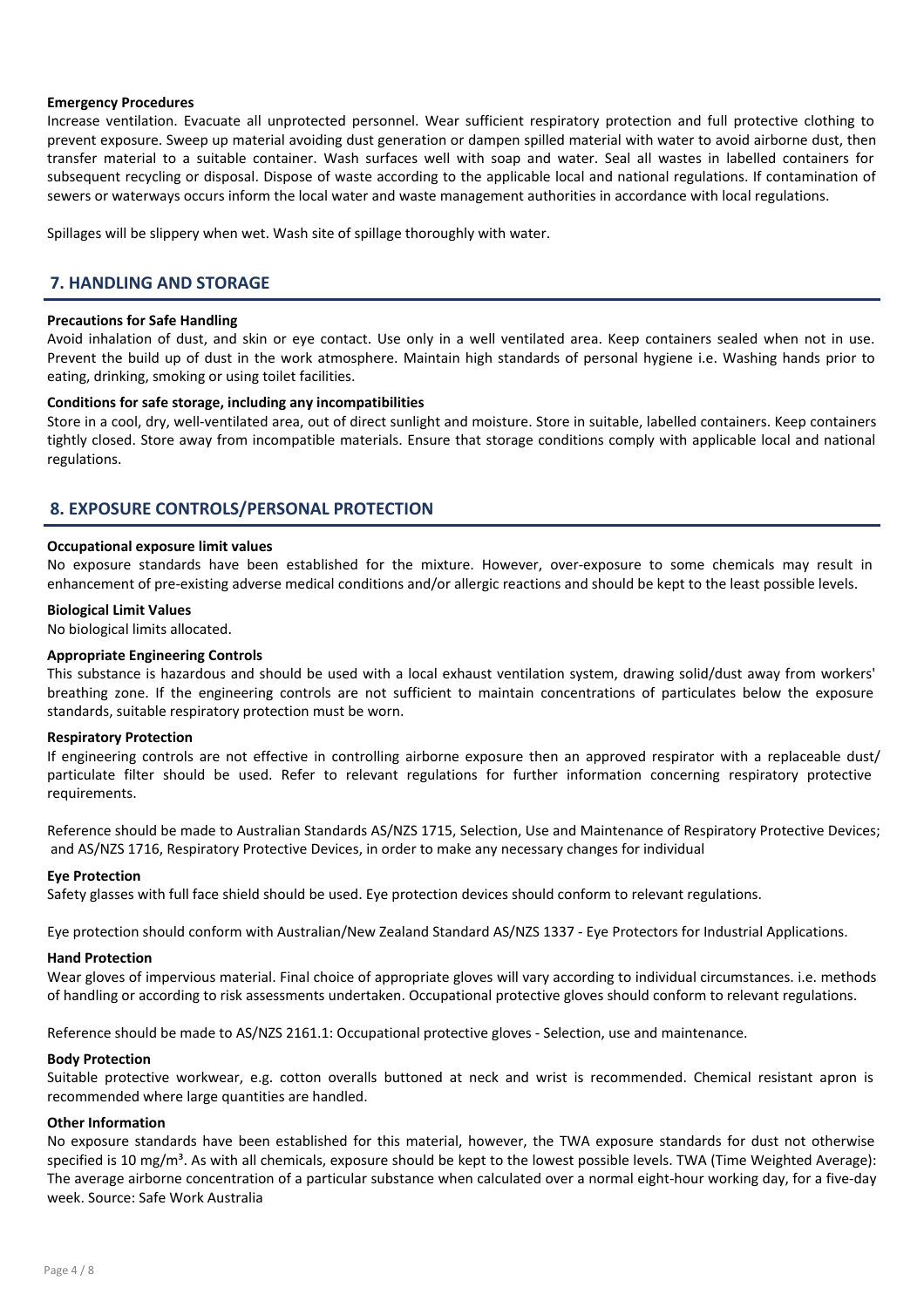## 9. PHYSICAL AND CHEMICAL PROPERTIES

Form Powder

Appearance White, granular powder.

Colour White

**Odour** Not available

Decomposition Temperature Not available

Melting Point No data.

Boiling Point Not available

Solubility in Water Soluble in water.

Specific Gravity Not available

pH 10.8-11.2 (1% solution)

Vapour Pressure None

Vapour Density (Air=1) Not available

Evaporation Rate Not available

Odour Threshold Not available

Viscosity Not available

Partition Coefficient: n-octanol/water Not available

Flash Point None.

Flammability Non-combustible.

Auto-Ignition Temperature Not available

Explosion Limit - Upper Not available

Explosion Limit - Lower Not available

## 10. STABILITY AND REACTIVITY

## Reactivity

May react vigorously with acids, generating carbon dioxide, a simple asphyxiant.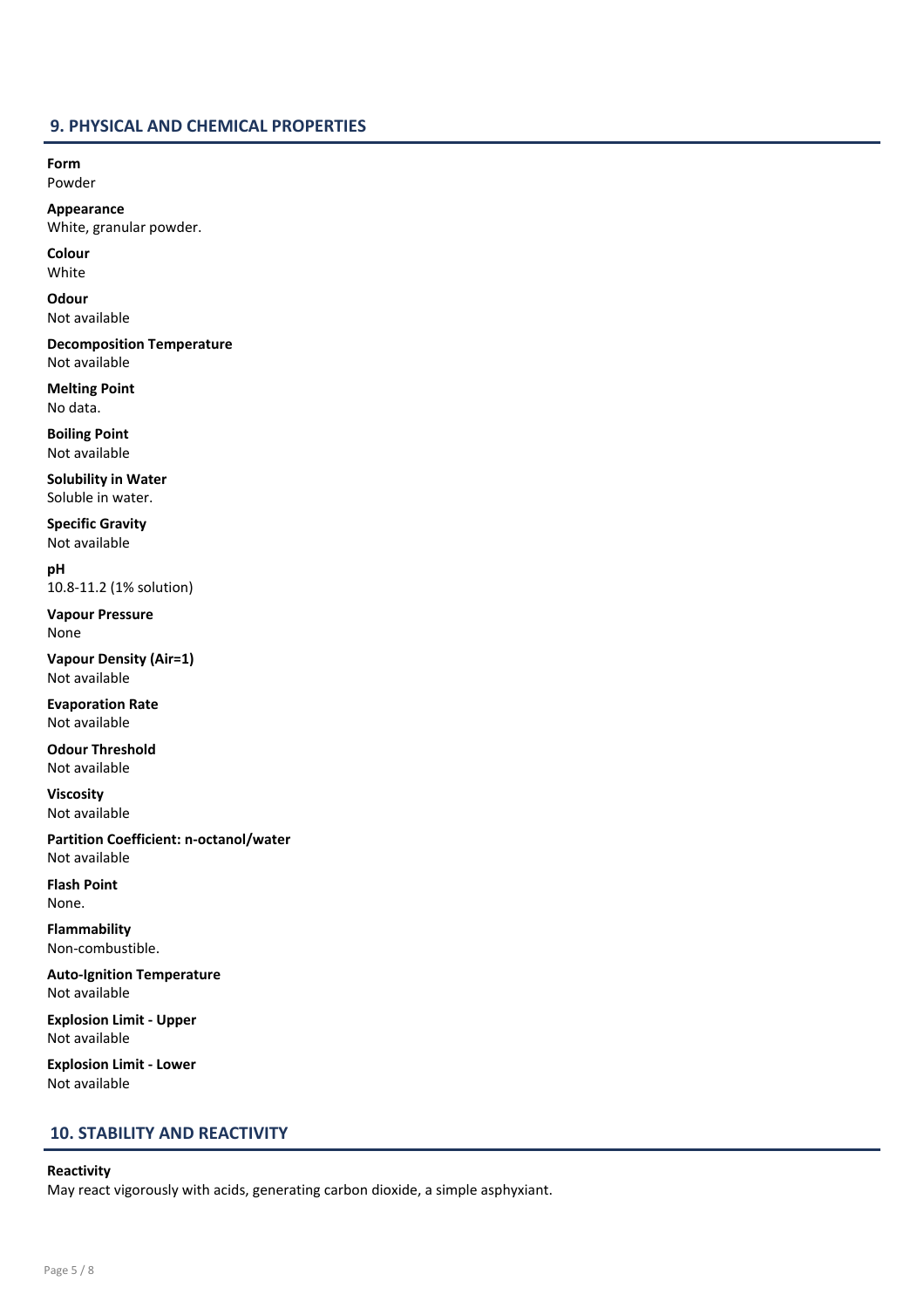## Chemical Stability

Stable under normal conditions of storage and handling.

## Reactivity and Stability

May react vigorously with acids, generating carbon dioxide, a simple asphyxiant.

## Conditions to Avoid

Extremes of temperature and direct sunlight.

## Incompatible materials

May react vigorously with acids, generating carbon dioxide, a simple asphyxiant.

## Hazardous Decomposition Products

Thermal decomposition may result in the release of toxic and/or irritating fumes.

#### Possibility of hazardous reactions

May react vigorously with acids, generating carbon dioxide, a simple asphyxiant.

## Hazardous Polymerization

Not available

## 11. TOXICOLOGICAL INFORMATION

## Toxicology Information

No toxicity data available for this material.

#### Ingestion

Harmful if swallowed. Ingestion of this product may cause irritation to the mouth, throat, oesophagus and stomach with symptoms of nausea, abdominal discomfort, vomiting and diarrhoea.

#### Inhalation

May cause respiratory irritation. Inhalation of product dust can cause irritation of the nose, throat and respiratory system. May cause allergy or asthma symptoms or breathing difficulties if inhaled. Chronic exposure to this material may aggravate existing respiratory disorders and lung disorders such as bronchitis, emphysaema and asthma. Onset and progression are related to dust concentrations and duration of exposure.

#### Skin

Skin contact may cause mechanical irritation resulting in redness and itching. May cause an allergic skin reaction.

## Eye

Causes eye damage. Eye contact will cause stinging, blurring, tearing, severe pain and possible burns, necrosis, permanent damage and blindness.

#### Respiratory sensitisation

May cause allergy or asthma symptoms or breathing difficulties if inhaled.

## Skin Sensitisation

May cause an allergic skin reaction

#### Germ cell mutagenicity

Not considered to be a mutagenic hazard.

## Carcinogenicity

Not considered to be a carcinogenic hazard.

#### Reproductive Toxicity Not considered to be toxic to reproduction.

STOT-single exposure

Not expected to cause toxicity to a specific target organ.

## STOT-repeated exposure

Not expected to cause toxicity to a specific target organ.

## Aspiration Hazard

Not expected to be an aspiration hazard.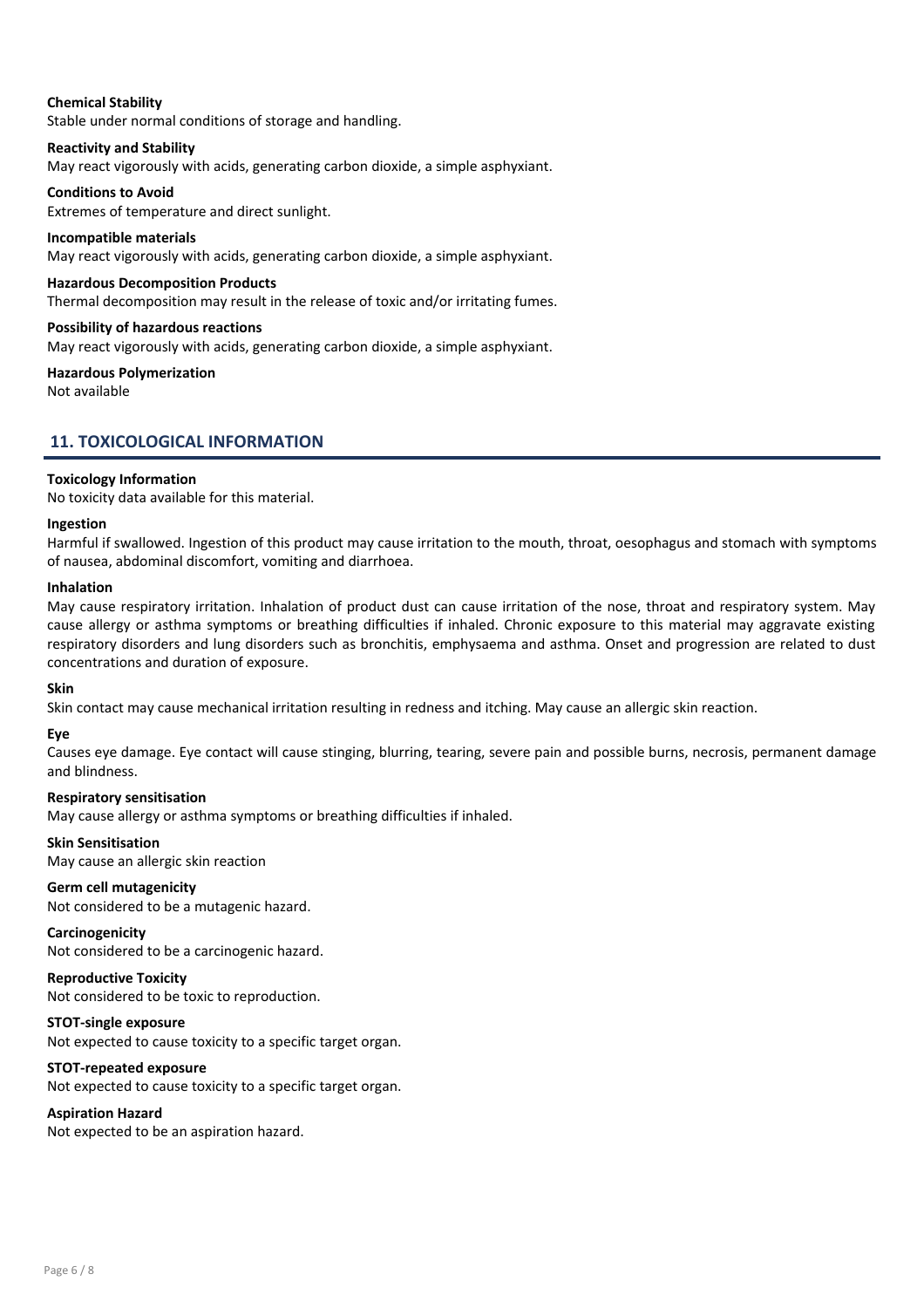## 12. ECOLOGICAL INFORMATION

#### **Ecotoxicity**

No toxicity data available for this material.

Persistence and degradability Not available

Mobility Not available

Bioaccumulative Potential Not available

Other Adverse Effects Not available

Environmental Protection Prevent this material entering waterways, drains and sewers.

## 13. DISPOSAL CONSIDERATIONS

#### Disposal considerations

The disposal of the spilled or waste material must be done in accordance with applicable local and national regulations.

## 14. TRANSPORT INFORMATION

## Transport Information

Not classified as Dangerous Goods according to the Australian Code for the Transport of Dangerous Goods by Road and Rail. (7th edition)

Not classified as Dangerous Goods by the criteria of the International Air Transport Association (IATA) Dangerous Goods Regulations for transport by air.

Not classified as Dangerous Goods by the criteria of the International Maritime Dangerous Goods Code (IMDG Code) for transport by sea.

U.N. Number None Allocated

UN proper shipping name None Allocated

Transport hazard class(es) None Allocated

IMDG Marine pollutant No

Transport in Bulk Not available

Special Precautions for User Not available

## 15. REGULATORY INFORMATION

#### Regulatory information

Classified as Hazardous according to the Globally Harmonised System of classification and labelling of chemicals (GHS) including Work, Health and Safety regulations, Australia

Poisons Schedule Not Scheduled